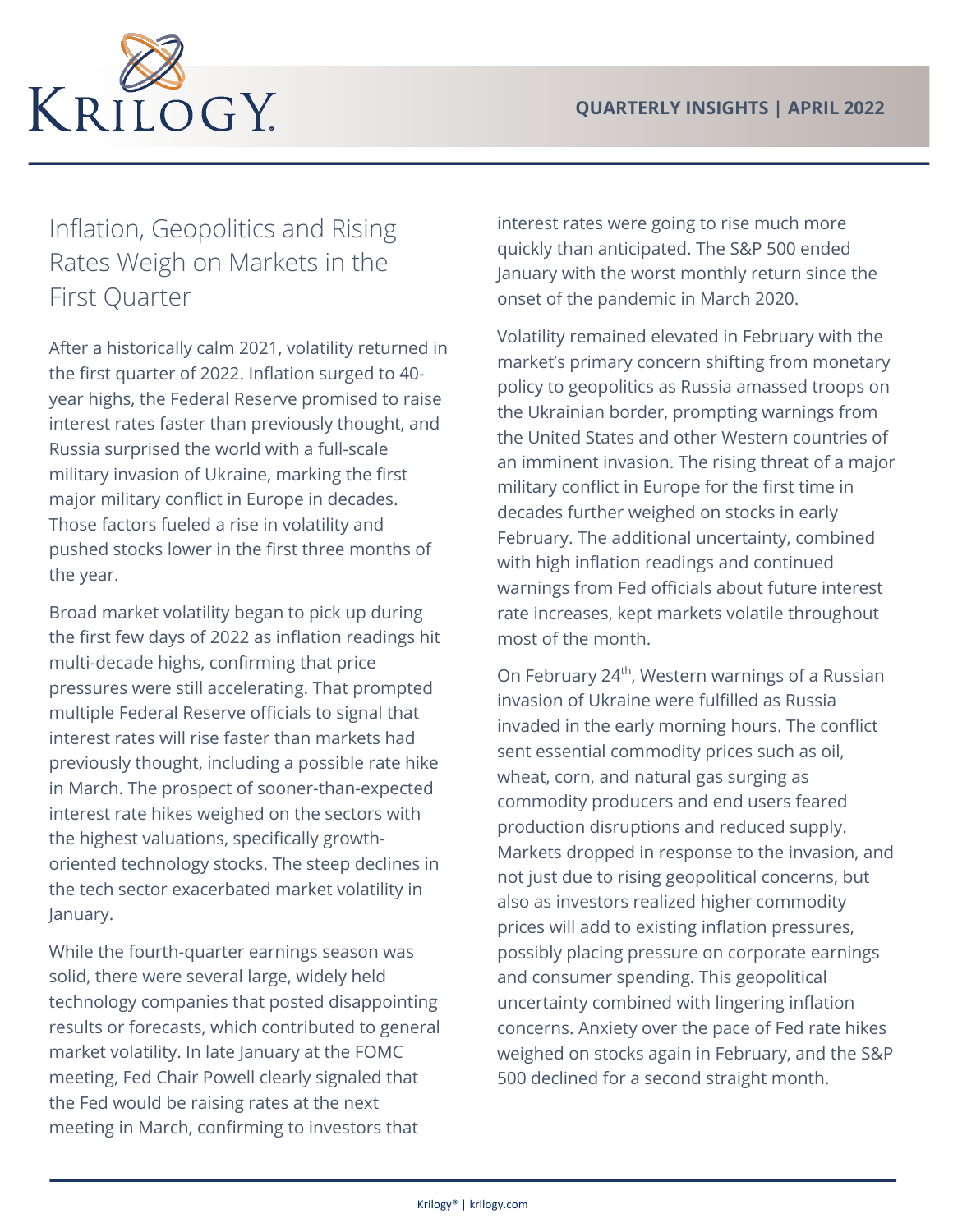

Markets remained volatile in early March, as hopes for a relatively quick ceasefire in Ukraine faded and commodity prices stayed elevated. Shortly after Russia's invasion, the developed world united in a never-before-seen way against Russia, imposing crushing economic sanctions on the Russian economy. But while that demonstrated important unity against Russian aggression, it became clear that the sanctions would also have a negative impact on Western economies, especially in the EU. This raised concerns about a global economic slowdown. However, stocks did mount a strong rebound in late March thanks to incrementally positive geopolitical and monetary policy news. The Ukrainian resistance stalled the Russian advance. While the situation devolved into an intense humanitarian tragedy in Ukraine, fears of the conflict extending beyond Ukraine's borders faded over the course of the month.

On March 16th, the Federal Reserve raised interest rates by 25 basis points, the first-rate hike in over three years. The rate hike was no worse than markets feared, and that provided a spark for a "relief rally" in stocks that produced a solidly positive monthly return for the S&P 500 and carried the major indices to multi-week highs by the end of the quarter.

The first quarter of 2022 was the most volatile quarter for markets since the depths of the pandemic in 2020, as numerous threats to economic growth emerged. Moving into the second quarter, investors will need to see incrementally positive progress across geopolitics, monetary policy expectations, and the outlook for inflation if the late-March rally is to continue.

## First Quarter Performance Review

All four major equity indices posted negative returns for the first quarter of 2022, although the S&P 500 and the Dow Industrials saw only mild losses compared to the Nasdaq and Russell 2000. Investors rotated out of growth-oriented, high-P/E technology stocks and into sectors that were more exposed to the traditional economy which generally trade at a lower valuation relative to the tech sector. That rotation primarily benefitted the Dow Jones Industrial Average while the Nasdaq Composite badly lagged behind both the S&P 500 and the Dow.

By market capitalization, large-cap stocks outperformed small-cap stocks in the first quarter. This was to be expected given the geopolitical uncertainty and rising interest rates. Small-cap stocks typically are more reliant on debt financing to sustain their businesses, and therefore, rising interest rates can be a headwind on small-cap stocks. Investors flocked to the relative safety of large caps amid the rise in volatility over the course of the quarter.

From an investment style standpoint, value massively outperformed growth in the first quarter as select value ETFs registered positive returns over the past three months. Elevated volatility, geopolitical uncertainty, and the prospect of quickly rising interest rates caused investors to flee richly-valued, growth-oriented tech stocks and rotate to more fairly-valued sectors of the market.

On a sector level, only two of the eleven sectors in the S&P 500 finished the first quarter with a positive return. Energy was the clear standout as the sector benefitted from the increase in geopolitical uncertainty and subsequent surge in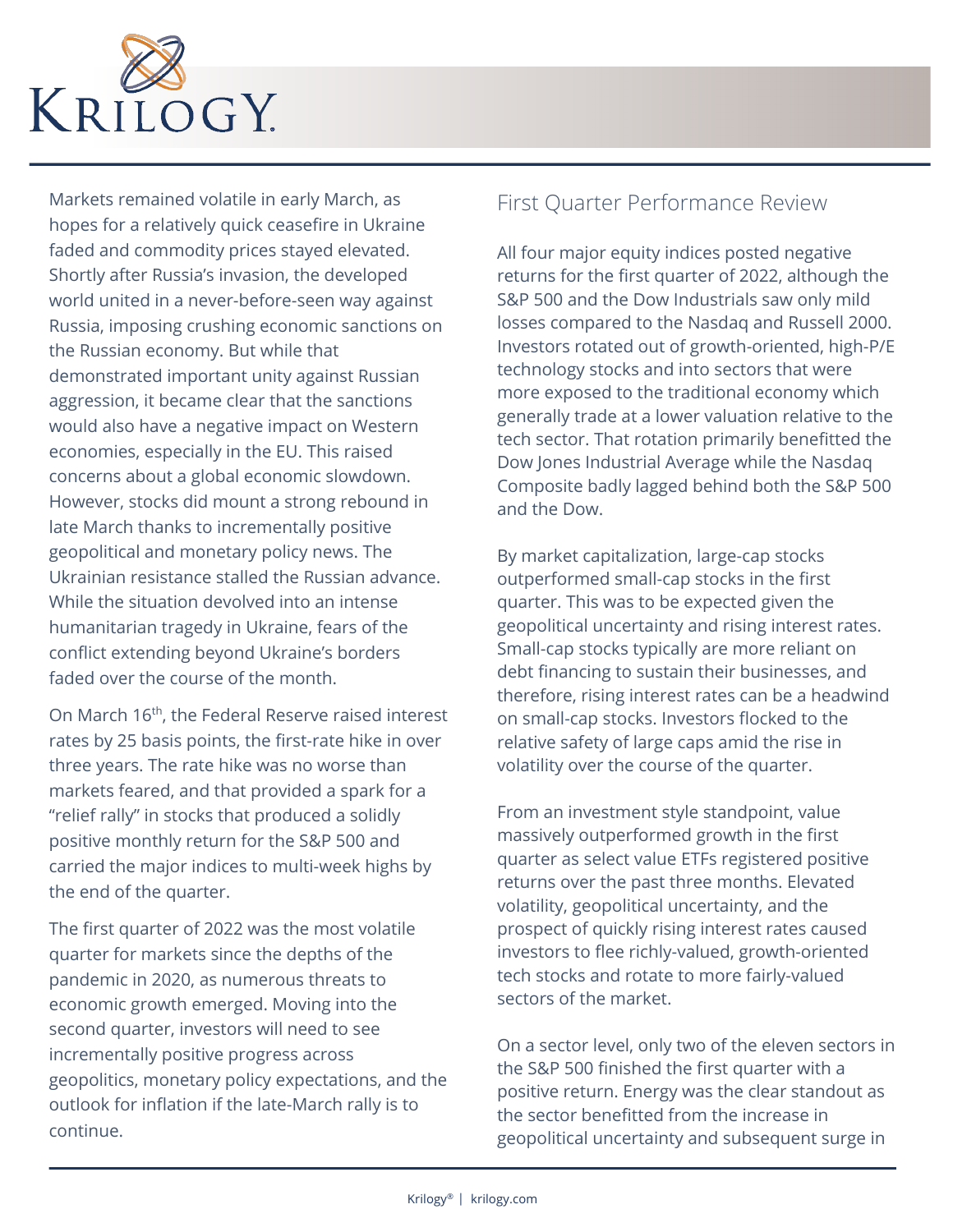

oil and natural gas prices in response to the Russia-Ukraine war. Utilities, a traditionally defensive sector, logged a modestly positive return as investors rotated to defensive sectors in response to elevated market volatility and geopolitical uncertainty. Financials relatively outperformed the S&P 500 and saw only a small loss as the sector has historically benefited from rising interest rates. Concerns about exposure to the Russian economy weighed on many financial stocks in February and early March.

Sector laggards included the communication services, tech, and consumer discretionary sectors as they saw material declines in the first quarter thanks primarily to the broad rotation away from the more highly valued corners of the market. Specifically, internet stocks weighed on the communications sector, while online retail stocks were a drag on the consumer discretionary sector. Away from tech and tech-related sectors, most other sectors in the S&P 500 saw modest declines that did not stray too far from the performance of the S&P 500.

| <b>US EQUITY</b><br><b>INDEXES</b> | Q <sub>1</sub><br><b>RETURN</b> | <b>YTD</b><br><b>RETURN</b> |
|------------------------------------|---------------------------------|-----------------------------|
| <b>S&amp;P 500</b>                 | $-4.60%$                        | $-4.60%$                    |
| DJ Industrial Average              | $-4.10%$                        | $-4.10%$                    |
| NASDAQ 100                         | $-8.91%$                        | $-8.91%$                    |
| S&P MidCap 400                     | $-4.88%$                        | $-4.88%$                    |
| Russell 2000                       | $-7.53%$                        | $-7.53%$                    |

*Source: YCharts*

Internationally, foreign markets declined in the first quarter. Geopolitical uncertainty hit foreign markets early, erasing what was moderately positive performance until that point. Emerging markets slightly lagged foreign developed markets due to a stronger U.S. dollar and rising geopolitical risks.

| INTERNATIONAL<br><b>EQUITY INDEXES</b>                  | Q <sub>1</sub><br><b>RETURN</b> | <b>YTD</b><br><b>RETURN</b> |
|---------------------------------------------------------|---------------------------------|-----------------------------|
| MSCLEAFE TRUSD<br>(Foreign Developed)                   | $-5.79%$                        | $-5.79%$                    |
| MSCLEM TR USD<br>(Emerging Markets)                     | $-6.92%$                        | $-6.92%$                    |
| <b>MSCI ACWI Ex USA TR</b><br>USD<br>(Foreign Dev & EM) | $-5.33%$                        | $-5.33%$                    |

 *Source: YCharts*

Commodities registered positive returns in the first quarter primarily thanks to rising geopolitical risks. Oil, wheat, natural gas, corn, and other essential commodities surged on a combination of production outages related to the Russia-Ukraine war (which reduced current supply) and buyers locking in supply for fear of any future production disruptions should the war continue for months or spread beyond Ukraine's borders.

| <b>COMMODITY</b><br><b>INDEXES</b>    | Q <sub>1</sub><br><b>RETURN</b> | <b>YTD</b><br><b>RETURN</b> |
|---------------------------------------|---------------------------------|-----------------------------|
| S&P GSCI<br>(Broad-Based Commodities) | 33.13%                          | 33.13%                      |
| WTI Crude Oil                         | 34.42%                          | 34.42%                      |
| Gold Price                            | 6.61%                           | 6.61%                       |

 *Source: YCharts/Koyfin.com/MarketWatch.com*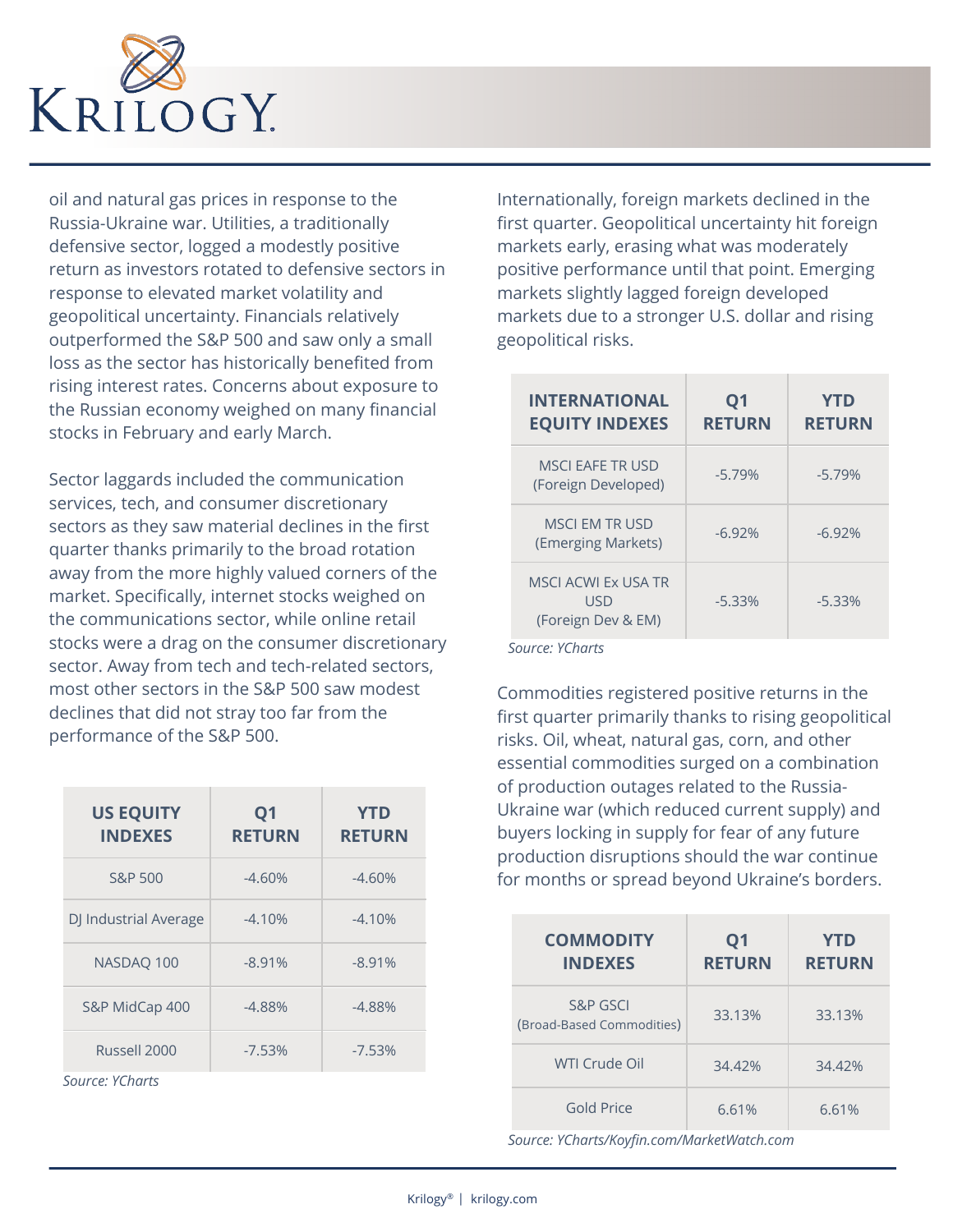

Switching to fixed income markets, bonds registered some of the worst performance in years during the first quarter. Most major bond indices declined as investors exited fixed income holdings in the face of high inflation and as the Federal Reserve consistently signaled it was going to raise interest rates faster than investors previously expected.

Looking deeper into the bond markets, shorterterm Treasury bills outperformed longer-duration Treasury notes and bonds as high inflation and the threat of numerous future Fed rate hikes weighed on fixed income products with longer durations.

| <b>US BOND</b><br><b>INDEXES</b>              | Q <sub>1</sub><br><b>RETURN</b> | <b>YTD</b><br><b>RETURN</b> |
|-----------------------------------------------|---------------------------------|-----------------------------|
| <b>BBgBarc US Agg Bond</b>                    | $-5.93%$                        | $-5.93%$                    |
| <b>BBgBarc US T-Bill</b><br>1-3 Months        | 0.03%                           | 0.03%                       |
| <b>ICE US T-Bond</b><br>7-10 Year             | $-6.54%$                        | $-6.54%$                    |
| <b>BBgBarc US MBS</b><br>(Mortgage-backed)    | $-4.97%$                        | $-4.97%$                    |
| <b>BBgBarc Municipal</b>                      | $-6.23%$                        | $-6.23%$                    |
| <b>BBgBarc US Corp</b><br><b>Invest Grade</b> | $-7.69%$                        | $-7.69%$                    |
| <b>BBgBarc US Corp</b><br><b>High Yield</b>   | $-4.84%$                        | $-4.84%$                    |

 *Source: YCharts*

In the corporate debt markets, investment-grade bonds saw materially negative returns and underperformed lower-quality but higher-yielding corporate debt, which also declined, but more

modestly so. This underperformance in investment-grade debt reflected the impact of rising Treasury yields, while the outperformance of high-yield corporate bonds served as a reminder of the still-positive outlook for the U.S. economy and corporate America despite the macroeconomic headwinds of inflation, geopolitical unrest, and rising interest rates.

## Second Quarter Market Outlook

As we start a new quarter, markets are facing the most uncertainty since the pandemic, as headwinds from inflation, less-accommodative monetary policy, and geopolitics remain in place.

Inflation still sits near a 40-year high as we start the second quarter and with major commodities such as oil, wheat, corn, and natural gas surging in response to the Russia-Ukraine war, it's unlikely that key inflation indicators like the Consumer Price Index will meaningfully decline anytime soon. Until there is a definitive peak in inflation, the Federal Reserve is likely to continue to aggressively raise interest rates, and over time, higher rates will become a drag on economic growth.

The Federal Reserve has consistently warned markets that aggressive interest rate hikes are coming in the months ahead. This quarter we expect the Fed will reveal its balance sheet reduction plan, which will detail how they plan to unload the assets it acquired via the Quantitative Easing program over the past two years. If the details of this balance sheet reduction plan are more aggressive than markets expect, or the Fed commits to more rate hikes than are currently forecasted by markets, that could weigh on stocks and bonds alike.